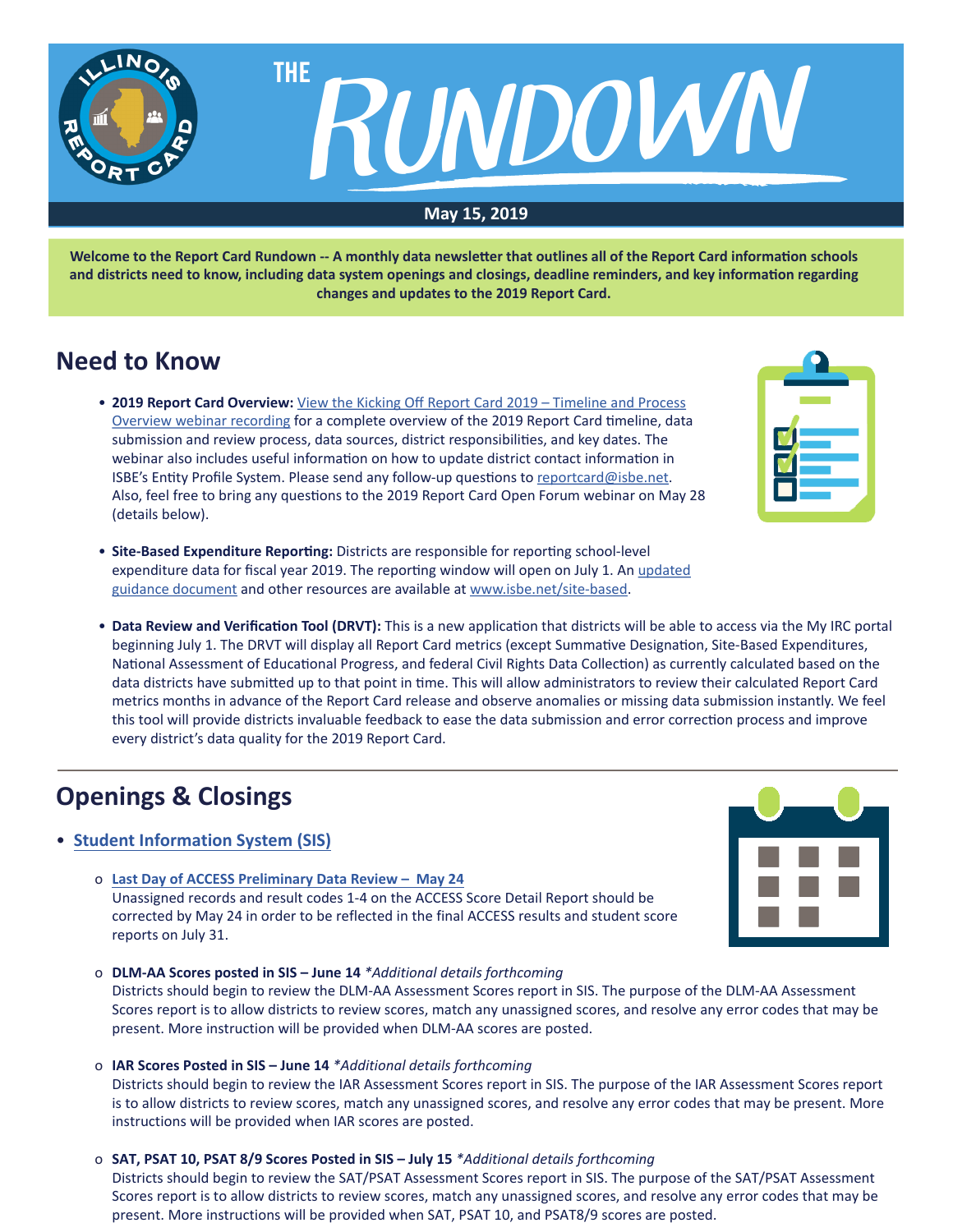### • **[Site-Based Expenditure Reporting](https://www.isbe.net/site-based)**

o **ESSA Site-Based Expenditure Reporting – Beta Release of IWAS Reporting System**

LEAs are responsible for reporting school-level expenditure data for FY 2019. The reporting window will open on July 1. A \*beta release\* of the data collection and data calculation templates available for optional district use is now open in IWAS. LEAs are encouraged to explore the IWAS application and templates pre-populated with FY 2018 information to familiarize themselves with the process as preparation for upcoming FY 2019 reporting. The IWAS application is automatically available to all district superintendents. Other district users can request access through IWAS by clicking the "Sign Up Now" button associated with the Site-Based Expenditure Reporting System to proceed to request authorization. This request sends an electronic request to the district superintendent for authorization.

### **Reminders**

- **[SIS](https://www.isbe.net/Pages/Student-Information-System.aspx)**
	- **o ACCESS Correction Window Open** Please add any Reasons for Not Taking Test for students who did not test.
	- **o SAT/PSAT Correction Window Open** Districts should begin to enter Reason for No Valid Test Attempt (RNVTA) codes.
	- **o Illinois Assessment of Readiness Correction Window Open** Districts should begin to enter [Reason for No Valid Test Attempt](https://www.isbe.net/Documents/reason-no-valid-test-attmpt.pdf) (RNVTA) codes.
	- **o DLM-AA Correction Window Open** Districts should begin to enter [Reason for No Valid Test Attempt](https://www.isbe.net/Documents/reason-no-valid-test-attmpt.pdf) (RNVTA) codes.
- **[Year End Collection](https://www.isbe.net/Documents/Year-End-data-Collection-Guidance.pdf)**
	- **o** 2019 Year End Collection open Closes July 1



# **Dive Deeper**

- **Upcoming Webinars**
	- **o SIS End of School Year 2019 Report Card Verification Webinar May 21** Join us for a webinar from 1:30-3 p.m. on May 21 to learn more about the Student Information System - End of School Year 2019 Report Card Data Verification. [Register](https://register.gotowebinar.com/register/1296482936522913539) Now!



**o 2019 Report Card Open Forum - May 28**

Join ISBE's Report Card team from 10-11:30 a.m. on May 28 for the first Report Card Open Forum. This year the Report Card team is holding monthly Report Card Open Forums in a webinar format to allow for administrators and staff to ask any questions they may have about data systems, data collections, new features, timelines, etc. related to the 2019 Report Card. The Report Card team will be on hand to answer any questions and will also provide an FAQ document after each Report Card Open Forum webinar session. [Register](https://register.gotowebinar.com/register/3948158637511180803) now!

- **In Case You Missed It…**
	- **o ESSA Site-Based Expenditure Reporting Reporting Students Educated Outside the District** Districts frequently ask how to report their students who are educated outside the district. This webinar walks through the different options for reporting outplacements. View the webinar [recording](https://register.gotowebinar.com/recording/7100858696402493443) and [slides](https://www.isbe.net/Documents/Site-Based-Expenditures-Outplacements.pdf). Additional information related to site- based expenditure reporting is available at [www.isbe.net/site-based.](http://www.isbe.net/site-based)